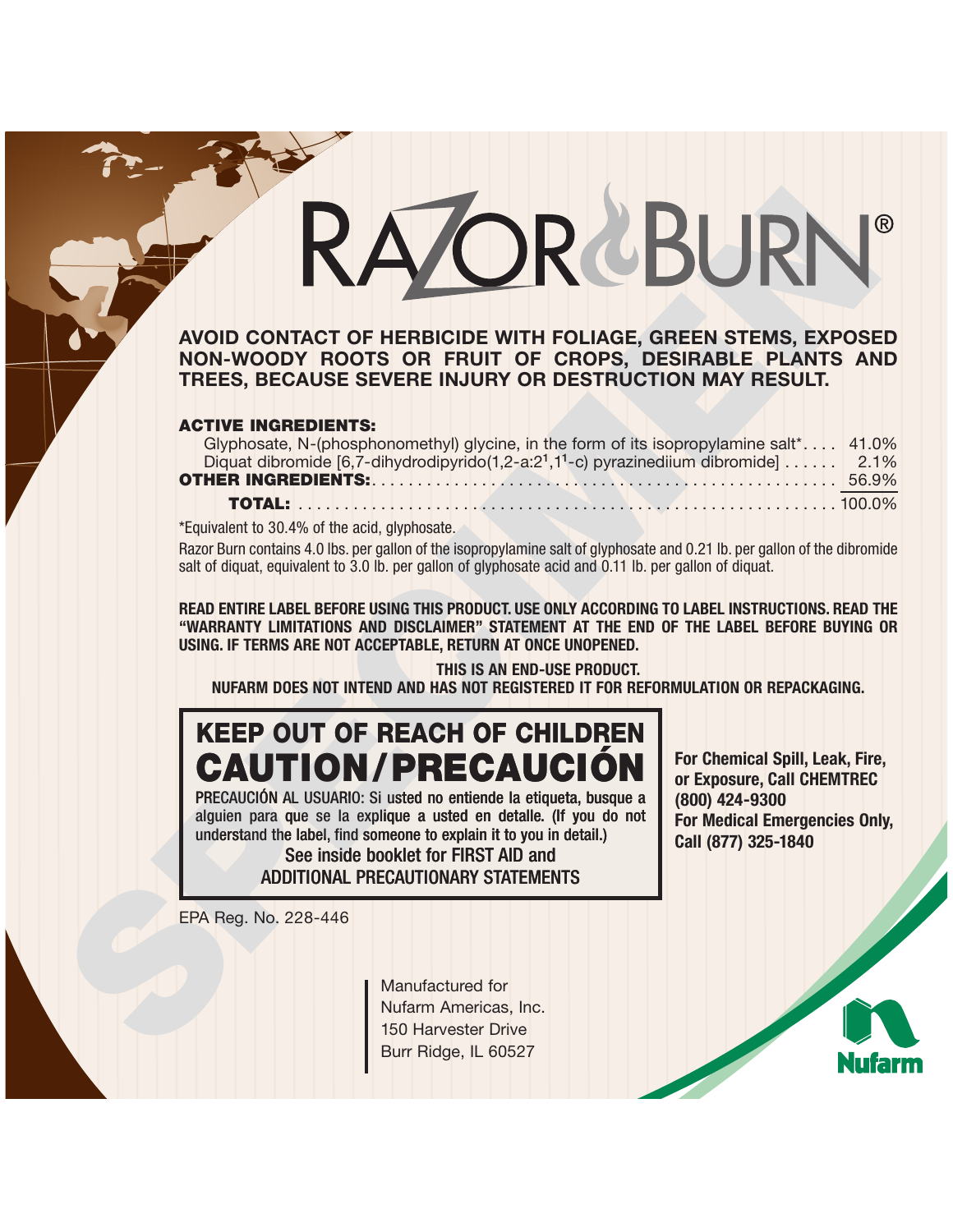### **PRECAUTIONARY STATEMENTS HAZARDS TO HUMANS AND DOMESTIC ANIMALS CAUTION/PRECAUCIÓN**

### **PERSONAL PROTECTIVE EQUIPMENT (PPE):**

# **USER SAFETY RECOMMENDATIONS**

- **Users should:** • Wash hands before eating, drinking, chewing gum, using tobacco or using the toilet.
- Remove clothing immediately if pesticide gets inside. Then wash thoroughly and put on clean clothing.
- Remove PPE immediately after handling this product. Wash the outside of gloves before removing. As soon as possible, wash thoroughly and change into clean clothing.

|                      | HAZARDS TO HUMANS AND DOMESTIC ANIMALS                                                                                                                                                                                                                                                                                                                                                                                                                                                                                                                                                                                                                                                                                                                                                                                                                  |
|----------------------|---------------------------------------------------------------------------------------------------------------------------------------------------------------------------------------------------------------------------------------------------------------------------------------------------------------------------------------------------------------------------------------------------------------------------------------------------------------------------------------------------------------------------------------------------------------------------------------------------------------------------------------------------------------------------------------------------------------------------------------------------------------------------------------------------------------------------------------------------------|
|                      | <b>CAUTION/PRECAUCIÓN</b><br>Harmful if swallowed or inhaled. Causes moderate eye irritation. Avoid breathing dust or spray mist. Avoid contact with eyes, skin or<br>clothing. Remove contaminated clothing and wash clothing before reuse. Wash thoroughly with soap and water after handling.<br>DOMESTIC ANIMALS: Keep livestock and pets out of treated areas. Do not graze livestock on treated areas. This product is considered<br>to be relatively nontoxic to dogs and other domestic animals; however, ingestion of this product or large amounts of freshly sprayed<br>vegetation may result in temporary gastrointestinal irritation (vomiting, diarrhea, colic, etc.). If such symptoms are observed, provide<br>the animal with plenty of fluids to prevent dehydration. Call a veterinarian if symptoms persist for more than 24 hours. |
|                      | PERSONAL PROTECTIVE EQUIPMENT (PPE):<br>Some materials that are chemical-resistant to this product are listed below. If you want more options, follow restrictions for Category<br>A on an EPA Chemical Resistance Category selection chart.                                                                                                                                                                                                                                                                                                                                                                                                                                                                                                                                                                                                            |
|                      | <b>Applicators and other handlers must wear:</b> Coveralls over short-sleeved shirt and short pants, chemical-resistant gloves (EPA<br>Chemical Resistance Category A) 8 mils in thickness or greater composed of material such as butyl rubber, natural rubber, neoprene<br>rubber, or nitrile rubber, protective footwear plus socks, and protective eyewear. Handlers who are operating closed cab equipment are<br>not required to wear chemical-resistant gloves. Discard clothing and other materials that have been heavily contaminated with this<br>product's concentrate. Follow manufacturer's instructions for cleaning/maintaining PPE. If no such instructions for washables, use<br>detergent and hot water. Keep and wash PPE separately from other laundry.                                                                            |
| <b>Users should:</b> | <b>USER SAFETY RECOMMENDATIONS</b><br>• Wash hands before eating, drinking, chewing gum, using tobacco or using the toilet.<br>• Remove clothing immediately if pesticide gets inside. Then wash thoroughly and put on clean clothing.<br>• Remove PPE immediately after handling this product. Wash the outside of gloves before removing. As soon as possible, wash<br>thoroughly and change into clean clothing.                                                                                                                                                                                                                                                                                                                                                                                                                                     |
|                      | <b>FIRST AID</b>                                                                                                                                                                                                                                                                                                                                                                                                                                                                                                                                                                                                                                                                                                                                                                                                                                        |
| <b>IF SWALLOWED</b>  | • Call a poison control center or doctor immediately for treatment advice.<br>• Have person sip a glass of water if able to swallow.<br>• Do not induce vomiting unless told to do so by the poison control center or doctor.<br>• Do not give anything by mouth to an unconscious person.<br>• Quick treatment is essential to counteract poisoning and should be initiated before signs and symptoms<br>of injury appear.                                                                                                                                                                                                                                                                                                                                                                                                                             |
| <b>IF INHALED</b>    | • Move person to fresh air.<br>• If person is not breathing, call 911 or an ambulance, then give artificial respiration, preferably mouth-to-<br>mouth if possible.<br>• Call a poison control center or doctor for further treatment advice.                                                                                                                                                                                                                                                                                                                                                                                                                                                                                                                                                                                                           |
| <b>IF IN EYES</b>    | • Hold eye open and rinse slowly and gently with water for 15 to 20 minutes.<br>Remove contact lenses, if present, after the first 5 minutes, then continue rinsing eye.<br>• Call a poison control center or doctor for treatment advice.                                                                                                                                                                                                                                                                                                                                                                                                                                                                                                                                                                                                              |
|                      | <i>(continued on next page)</i><br>ŋ                                                                                                                                                                                                                                                                                                                                                                                                                                                                                                                                                                                                                                                                                                                                                                                                                    |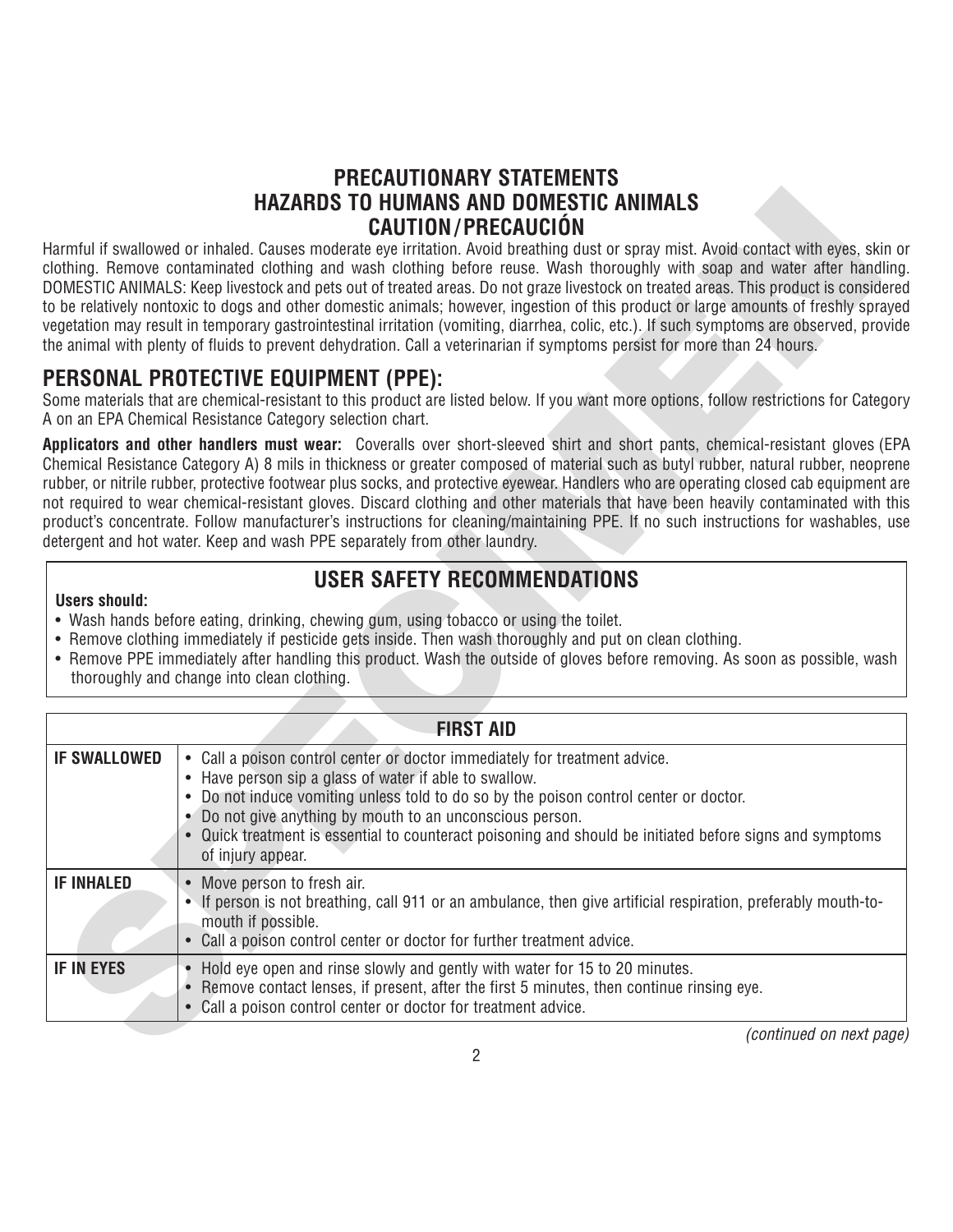|                           | <b>FIRST AID</b> (continued)                                                                                                                                                                                                                                                                                                                                                                                                                                                                                                         |
|---------------------------|--------------------------------------------------------------------------------------------------------------------------------------------------------------------------------------------------------------------------------------------------------------------------------------------------------------------------------------------------------------------------------------------------------------------------------------------------------------------------------------------------------------------------------------|
| <b>IF ON SKIN</b>         | • Take off contaminated clothing.<br>• Rinse skin immediately with plenty of water for 15 to 20 minutes.<br>• Call a poison control center or doctor for treatment advice.                                                                                                                                                                                                                                                                                                                                                           |
|                           | <b>HOT LINE NUMBER</b>                                                                                                                                                                                                                                                                                                                                                                                                                                                                                                               |
|                           | Have the product container or label with you when calling a poison control center or doctor, or going for treatment.<br>You may also contact 1-877-325-1840 for emergency medical treatment information.                                                                                                                                                                                                                                                                                                                             |
|                           | <b>ENVIRONMENTAL HAZARDS</b><br>This product is toxic to aquatic invertebrates. Do not apply directly to water, to areas where surface water is present or to intertidal<br>areas below the mean high water mark. Do not contaminate water when cleaning equipment or disposing of equipment washwaters.                                                                                                                                                                                                                             |
| ined steel containers.    | PHYSICAL OR CHEMICAL HAZARDS<br>Spray solutions of this product should be mixed, stored and applied using only stainless steel, aluminum, fiberglass, plastic or plastic-                                                                                                                                                                                                                                                                                                                                                            |
|                           | DO NOT MIX, STORE OR APPLY THIS PRODUCT OR SPRAY SOLUTIONS OF THIS PRODUCT IN GALVANIZED STEEL OR UNLINED<br>STEEL (EXCEPT STAINLESS STEEL) CONTAINERS OR SPRAY TANKS. This product or spray solutions of this product react with such<br>containers and tanks to produce hydrogen gas which may form a highly combustible gas mixture. This gas mixture could flash or<br>explode, causing serious personal injury, if ignited by open flame, spark, welder's torch, lighted cigarette or other ignition source.                    |
|                           | <b>DIRECTIONS FOR USE</b><br>It is a violation of Federal law to use this product in a manner inconsistent with its labeling. Do not apply this product in a way that<br>will contact workers or other persons, either directly or through drift. Only protected handlers may be in the area during application.<br>For any requirements specific to your State or Tribe, consult the agency responsible for pesticide regulations.                                                                                                  |
| spray solution has dried. | Keep all unprotected persons out of operating areas or vicinity where there may be drift. Keep people and pets off treated areas until                                                                                                                                                                                                                                                                                                                                                                                               |
|                           | <b>GENERAL INFORMATION</b><br>(HOW THIS PRODUCT WORKS)                                                                                                                                                                                                                                                                                                                                                                                                                                                                               |
|                           | Product Description: This product is a postemergence, systemic herbicide with no soil residual activity. It is generally non-selective<br>and gives broad-spectrum control of many annual weeds, perennial weeds, woody brush and trees. It may be applied through most<br>standard sprayers after dissolution and thorough mixing with water according to label instructions.                                                                                                                                                       |
|                           | <b>Time to Symptoms:</b> This product moves through the plant from the point of foliage contact to and into the root system. Visible effects<br>on most annual weeds occur within 1 day, and on most perennial weeds in 2 days. Extremely cool or cloudy weather following<br>treatment may slow activity of this product and delay development of visual symptoms. Visible effects are a quick yellowing of the<br>foliage which advances to complete browning of above-ground growth and deterioration of underground plant parts. |
| the contacted foliage.    | <b>Mode of Action:</b> One of the active ingredients in this product inhibits an enzyme found only in plants and microorganisms that is<br>essential to formation of specific amino acids. The second active rapidly disrupts cell integrity of photosynthetically active tissues in                                                                                                                                                                                                                                                 |
|                           | ₽                                                                                                                                                                                                                                                                                                                                                                                                                                                                                                                                    |

### **ENVIRONMENTAL HAZARDS**

### **PHYSICAL OR CHEMICAL HAZARDS**

## **DIRECTIONS FOR USE**

### **GENERAL INFORMATION (HOW THIS PRODUCT WORKS)**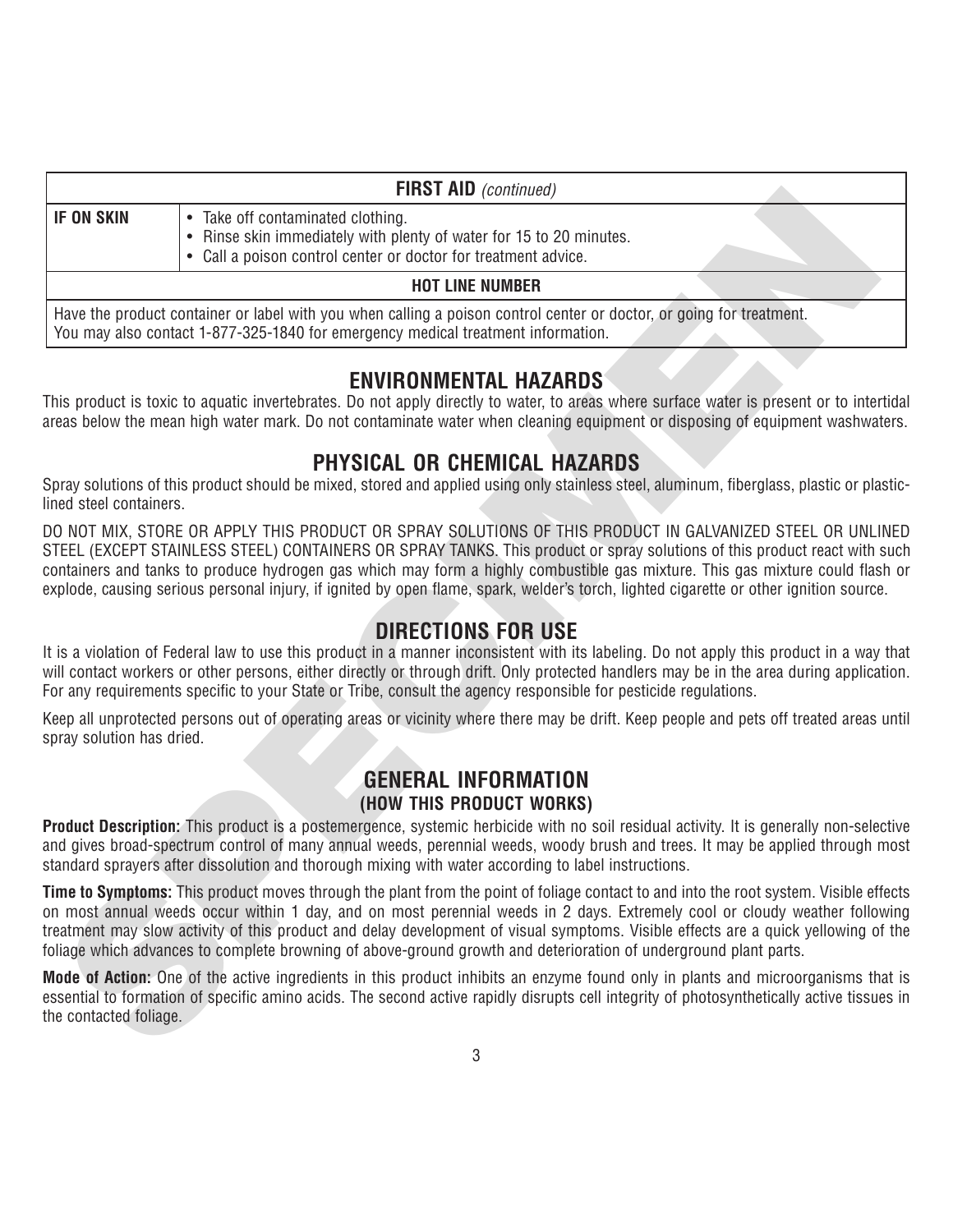**Cultural Considerations:** Reduced control may result when applications are made to annual or perennial weeds that have been mowed, grazed, or cut, and have not been allowed to regrow to the recommended stage for treatment.

**Rainfastness:** Heavy rainfall soon after application may wash this product off foliage and a repeat application may be required for adequate control.

**Spray Coverage:** For best results, spray coverage should be uniform and complete. Do not spray weed foliage to the point of runoff.

**No Soil Activity:** Weeds must be emerged at the time of application to be controlled by this product. Weeds germinating from seed after application will not be controlled. Unemerged plants arising from unattached underground rhizomes or root stocks of perennials will not be affected by the herbicide and will continue to grow.

**Tank Mixing:** This product does not provide residual weed control. For subsequent residual weed control, follow a label-approved herbicide program. Read and carefully observe the cautionary statements and all other information appearing on the labels of all herbicides used. Use according to the most restrictive label directions for each product in the mixture.

Buyer and all users are responsible for all loss or damage in connection with the use or handling of mixtures of this product with herbicides or other materials that are not expressly recommended in this labeling. Mixing this product with herbicides or other materials not recommended on this label may result in reduced performance.

**Annual Maximum Use Rate:** For noncrop uses, the combined total of all treatments must not exceed 10 quarts of this product per acre per year.

### **ATTENTION**

AVOID CONTACT OF HERBICIDE WITH FOLIAGE, GREEN STEMS, EXPOSED NON-WOODY ROOTS OR FRUIT OF CROPS, DESIRABLE PLANTS AND TREES, BECAUSE SEVERE INJURY OR DESTRUCTION MAY RESULT.

AVOID DRIFT. EXTREME CARE MUST BE USED WHEN APPLYING THIS PRODUCT TO PREVENT INJURY TO DESIRABLE PLANTS AND CROPS.

read, or orthodoxical state and three laterned for the recommended stage for treatment.<br> **Security:** The three control or the stage of the control or the product of foliage and a repeat application may be required<br>checute Do not allow the herbicide solution to mist, drip, drift or splash onto desirable vegetation since minute quantities of this product can cause severe damage or destruction to the crop, plants or other areas on which treatment was not intended. The likelihood of injury occurring from the use of this product increases when winds are gusty, as wind velocity increases, when wind direction is constantly changing or when there are other meteorological conditions that favor spray drift. When spraying, avoid combinations of pressure and nozzle type that will result in splatter or fine particles (mist) which are likely to drift. AVOID APPLYING AT EXCESSIVE SPEED OR PRESSURE.

**Note:** Use of this product in any manner not consistent with this label may result in injury to persons, animals or crops, or other unintended consequences. Keep container closed to prevent spills and contamination.

### **MIXING**

Clean sprayer parts immediately after using this product by thoroughly flushing with water.

**NOTE:** REDUCED RESULTS MAY OCCUR IF WATER CONTAINING SOIL IS USED, SUCH AS VISIBLY MUDDY WATER OR WATER FROM PONDS AND DITCHES THAT IS NOT CLEAR.

Use caution to avoid siphoning back into the carrier source. Use approved anti-back-siphoning devices where required by state or local regulations. During mixing and application, foaming of the spray solution may occur. To prevent or minimize foam, avoid the use of mechanical agitators, terminate by-pass and return lines at the bottom of the tank and, if needed, use an approved antifoam or defoaming agent.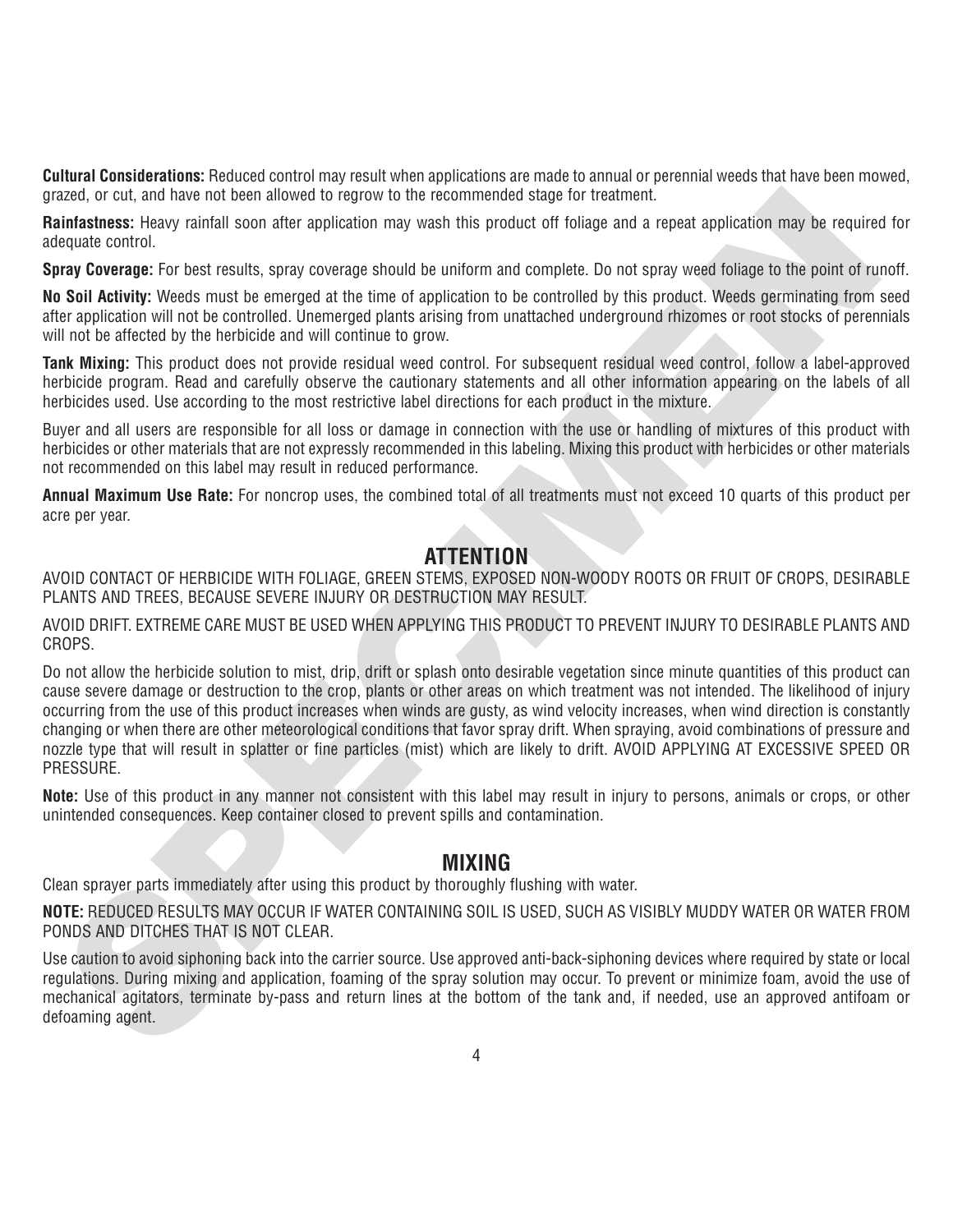### **PROCEDURE FOR PREPARING SPRAY SOLUTION**

- 1. Place a 20 to 35 mesh screen or wetting basket over filling port.
- 2. Through the screen, fill the spray tank one-half full with water and start agitation.
- 3. Add Razor Burn using a circular motion while pouring.
- 4. If second product is a wettable powder, first make a slurry with the water carrier, then add the slurry SLOWLY through the screen into the tank. Continue agitation.
- 5. If a flowable formulation is used, premix one part flowable with one part water. Add diluted mixture SLOWLY through the screen into the tank. Continue agitation.
- 6. If an emulsifiable concentrate formulation is used, premix one part emulsifiable concentrate with two parts water. Add diluted mixture slowly through the screen into the tank. Continue agitation.
- 7. Continue filling the spray tank with water and add water soluble liquids near the end of the filling process.

### **MIXING FOR HAND-HELD SPRAYERS**

|                                                                                                                                                                                                                              |                            |                                                                      |                            | Use the following procedure to mix this product in water alone or when preparing tank mixtures with other labeled products.                                                                                                                                                                                                                                                                                       |
|------------------------------------------------------------------------------------------------------------------------------------------------------------------------------------------------------------------------------|----------------------------|----------------------------------------------------------------------|----------------------------|-------------------------------------------------------------------------------------------------------------------------------------------------------------------------------------------------------------------------------------------------------------------------------------------------------------------------------------------------------------------------------------------------------------------|
| 1. Place a 20 to 35 mesh screen or wetting basket over filling port.<br>2. Through the screen, fill the spray tank one-half full with water and start agitation.<br>3. Add Razor Burn using a circular motion while pouring. |                            |                                                                      |                            |                                                                                                                                                                                                                                                                                                                                                                                                                   |
| into the tank. Continue agitation.                                                                                                                                                                                           |                            |                                                                      |                            | 4. If second product is a wettable powder, first make a slurry with the water carrier, then add the slurry SLOWLY through the screer                                                                                                                                                                                                                                                                              |
| into the tank. Continue agitation.                                                                                                                                                                                           |                            |                                                                      |                            | 5. If a flowable formulation is used, premix one part flowable with one part water. Add diluted mixture SLOWLY through the screen                                                                                                                                                                                                                                                                                 |
|                                                                                                                                                                                                                              |                            | mixture slowly through the screen into the tank. Continue agitation. |                            | 6. If an emulsifiable concentrate formulation is used, premix one part emulsifiable concentrate with two parts water. Add diluted                                                                                                                                                                                                                                                                                 |
| 7. Continue filling the spray tank with water and add water soluble liquids near the end of the filling process.                                                                                                             |                            |                                                                      |                            |                                                                                                                                                                                                                                                                                                                                                                                                                   |
|                                                                                                                                                                                                                              |                            |                                                                      |                            | When tank mixing Razor Burn with other products, maintain good agitation at all times until the contents of the tank are sprayed. It<br>the spray mixture is allowed to settle, thorough agitation is required to resuspend the mixture before spraying is resumed.                                                                                                                                               |
| than 50 mesh.                                                                                                                                                                                                                |                            |                                                                      |                            | Keep by-pass line on or near the bottom of the tank to minimize foaming. Screen size in nozzle or line strainers should be no fine                                                                                                                                                                                                                                                                                |
| quantities in advance.                                                                                                                                                                                                       |                            |                                                                      |                            | Always predetermine the compatibility of labeled tank mixtures of this product with water carrier by mixing small proportiona                                                                                                                                                                                                                                                                                     |
| Refer to the "Tank Mixing" section of "GENERAL INFORMATION" for additional precautions.                                                                                                                                      |                            |                                                                      |                            |                                                                                                                                                                                                                                                                                                                                                                                                                   |
|                                                                                                                                                                                                                              |                            | <b>MIXING FOR HAND-HELD SPRAYERS</b>                                 |                            |                                                                                                                                                                                                                                                                                                                                                                                                                   |
| with the mixed solution.                                                                                                                                                                                                     |                            |                                                                      |                            | Prepare the desired volume of spray solution by adding the desired amount of this product as shown in the following table to a clean<br>empty sprayer. Add the appropriate amount of water and stir or agitate to ensure dissolution of Razor Burn herbicide: For use ir<br>backpack sprayers, it is suggested that the recommended amount of this product be mixed with water in a larger container. Fill spraye |
| <b>SPRAY SOLUTION</b>                                                                                                                                                                                                        |                            |                                                                      |                            |                                                                                                                                                                                                                                                                                                                                                                                                                   |
|                                                                                                                                                                                                                              |                            | <b>Amount of Razor Burn</b>                                          |                            |                                                                                                                                                                                                                                                                                                                                                                                                                   |
| <b>DESIRED</b><br><b>VOLUME</b>                                                                                                                                                                                              | <b>ANNUALS</b>             | <b>PERENNIALS</b>                                                    | <b>BRUSH</b>               | LOW-VOLUME, DIRECTED                                                                                                                                                                                                                                                                                                                                                                                              |
| 1 gallon                                                                                                                                                                                                                     | 2.0 fl. oz.<br>6.0 fl. oz. | 2.5 fl. oz.<br>7.5 fl. oz.                                           | 2.5 fl. oz.<br>7.5 fl. oz. | 6.7 to 13.3 fl. oz.<br>20.0 to 40.0 fl. oz.                                                                                                                                                                                                                                                                                                                                                                       |
| 3 gallons<br>10 gallons                                                                                                                                                                                                      | 20.0 fl. oz.               | 25.0 fl. oz.                                                         | 25.0 fl. oz.               | 67.0 to 133.0 fl. oz.                                                                                                                                                                                                                                                                                                                                                                                             |
|                                                                                                                                                                                                                              |                            | <b>COLORANTS OR DYES</b>                                             |                            |                                                                                                                                                                                                                                                                                                                                                                                                                   |
|                                                                                                                                                                                                                              |                            |                                                                      |                            | Agriculturally-approved colorants or marking dyes may be added to this product. Colorants or dyes used in spray solutions of this                                                                                                                                                                                                                                                                                 |
|                                                                                                                                                                                                                              |                            |                                                                      |                            | product may reduce performance, especially at lower rates or dilution. Use colorants or dyes according to the manufacturer's<br>recommendations. Certain blue dyes are not stable in the spray solution in the presence of this product. A jar test to determine if the                                                                                                                                           |
| desired blue dye is stable is recommended. If stability is a problem consider switching to an alternate color dye.                                                                                                           |                            |                                                                      |                            |                                                                                                                                                                                                                                                                                                                                                                                                                   |
|                                                                                                                                                                                                                              |                            |                                                                      |                            |                                                                                                                                                                                                                                                                                                                                                                                                                   |
|                                                                                                                                                                                                                              |                            |                                                                      |                            |                                                                                                                                                                                                                                                                                                                                                                                                                   |

### **COLORANTS OR DYES**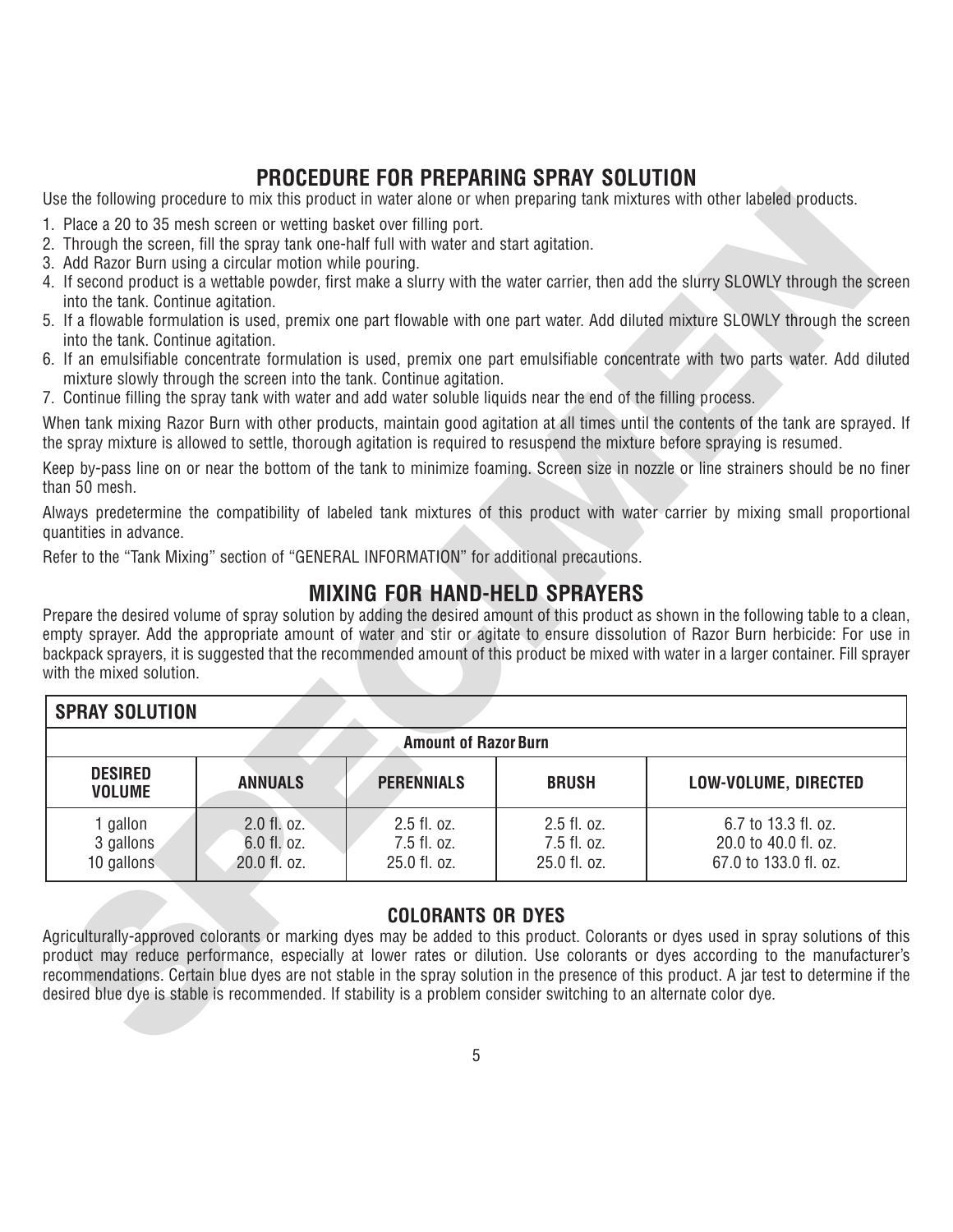### **DRIFT CONTROL ADDITIVES**

Drift control additives may be used with all equipment types. When a drift control additive is used, read and carefully observe the cautionary statements and all other information appearing on the additive label.

### **APPLICATION EQUIPMENT AND TECHNIQUES SPRAY DRIFT MANAGEMENT**

AVOID DRIFT. EXTREME CARE MUST BE USED WHEN APPLYING THIS PRODUCT TO PREVENT INJURY TO DESIRABLE PLANTS AND CROPS.

Avoid spray drift at the application site is the responsibility of the applicator. The interaction of many equipment- and weather-related factors determine the potential for spray drift. The applicator and the grower are/is responsible for considering all these factors when making decisions.

### **Do not apply this product by air.**

Do not apply this product through any type of irrigation system.

Do not allow the herbicide solution to mist, drip, drift or splash onto desirable vegetation since minute quantities of this product can cause severe damage or destruction to the crop, plants or other areas on which treatment was not intended.

APPLY THESE SPRAY SOLUTIONS IN PROPERLY MAINTAINED AND CALIBRATED EQUIPMENT CAPABLE OF DELIVERING DESIRED VOLUMES.

### **GROUND BROADCAST EQUIPMENT**

Use the recommended rates of this product in 10 to 80 gallons of water per acre as a broadcast spray unless otherwise specified. As density of weeds increases, spray volume should be increased within the recommended range to ensure complete coverage. Carefully select proper nozzles to avoid spraying a fine mist. For best results with ground application equipment, use flat-fan nozzles. Check for even distribution of spray droplets.

### **HAND-HELD AND HIGH-VOLUME EQUIPMENT**

Apply to foliage of vegetation to be controlled. For applications made on a spray-to-wet basis, spray coverage should be uniform and complete.

Do not spray to the point of runoff. Use coarse sprays only.

For control of weeds listed in the "Annual Weeds" section of "WEEDS CONTROLLED", apply 2 fluid ounces of this product per 1 gallon of spray solution. See table in "Mixing for Hand-Held Sprayers", for larger mixing volumes.

For best results, use 2.5 fluid ounces of this product per 1 gallon of spray solution on harder-to-control perennials, such as Bermudagrass, dock, field bindweed, hemp dogbane, milkweed and Canada thistle. See table in "Mixing for Hand-Held Sprayers", for larger mixing volumes.

int control additives may be used with a leadurent types. When a drift control additive is used, read and carefully observed to the material and the material and the material and the material and the material and the mater For low-volume directed spray applications, use 6.7 to 13.3 fluid ounces of this product per 1 gallon of spray solution for control or partial control of brush weeds. See table in "Mixing for Hand-Held Sprayers", for larger mixing volumes. Spray coverage should be uniform with at least 50 percent of the foliage contacted. Coverage of the top one-half of the plant is important for best results. To ensure adequate spray coverage, spray both sides of brush and tree seedlings when foliage is thick and dense, or where there are multiple sprouts.

### **SITE AND USE RECOMMENDATIONS**

Detailed instructions follow alphabetically, by site.

Unless otherwise specified, applications may be made to control any weeds listed in the annual, perennial and woody brush tables.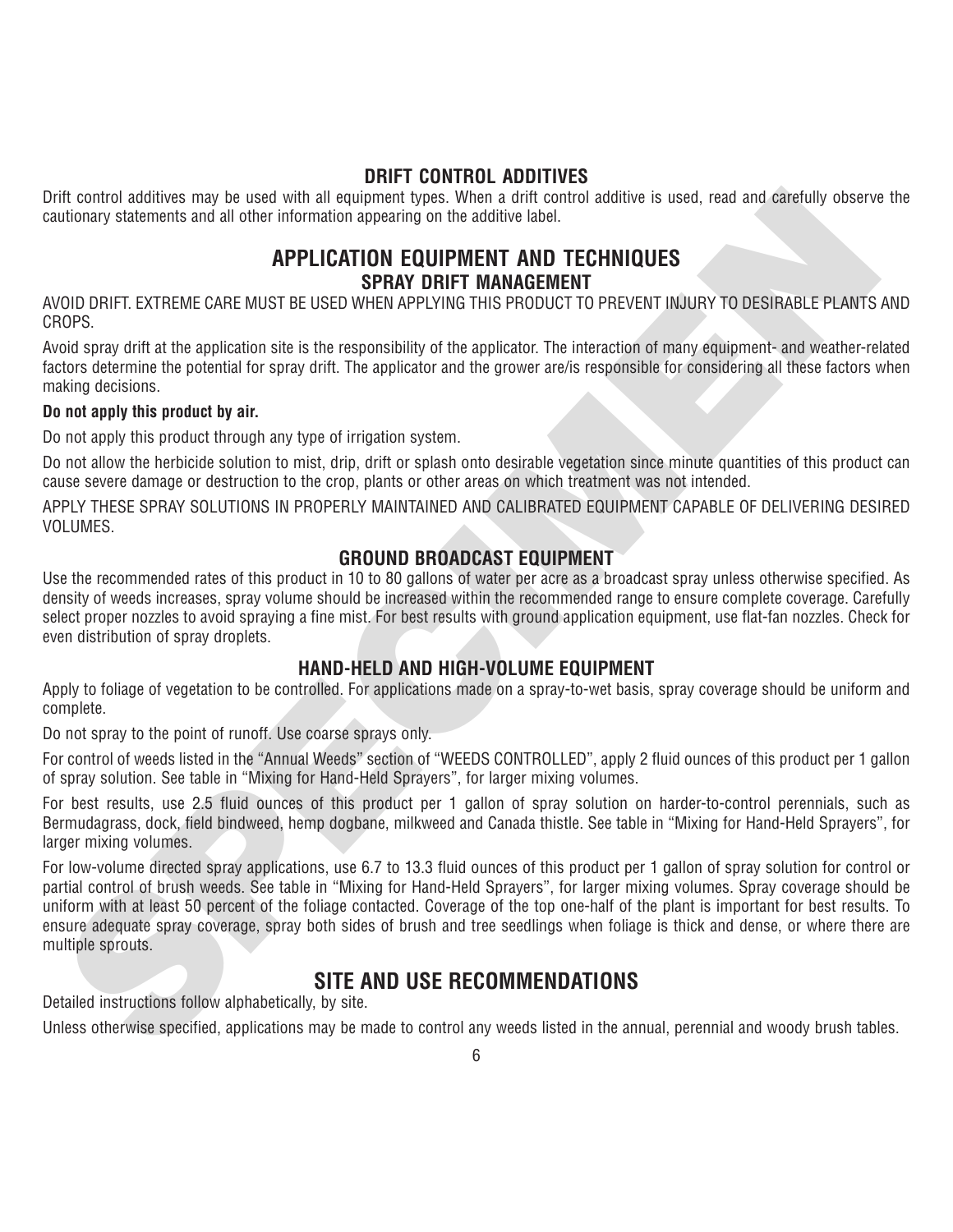### **GENERAL NONCROP AREAS AND INDUSTRIAL SITES**

Use in non-crop and non-timber areas only, such as airports, apartment complexes, ditch banks, dry ditches, dry canals, fencerows, golf courses, lumberyards, manufacturing sites, office complexes, parks, parking areas, recreational areas, residential areas, schools, storage areas, warehouse areas.

This product is **not** for use on crops, timber, or other plants being grown for sale or other commercial use, or for commercial seed production, or for research purposes.

### **General Weed Control, Trim-and-Edge and Bare Ground**

This product may be used in general noncrop areas. It may be applied with any application equipment described in this label. This product may be used to trim-and-edge around objects in noncrop sites, for spot treatment of unwanted vegetation and to eliminate unwanted weeds growing in established shrub beds or ornamental plantings. This product may be used prior to planting an area to ornamentals, flowers, turfgrass (sod or seed), or prior to laying asphalt or beginning construction projects. This product is **not** for use on plants grown for sale or other commercial use, or for commercial seed production.

Repeated applications of this product may be used, as weeds emerge, to maintain bare ground.

When applied as a tank mixture for bare ground, this product provides control of the emerged annual weeds and control or partial control of emerged perennial weeds.

### **Dormant Turfgrass**

This product may be used to control or suppress many winter annual weeds and tall fescue for effective release of dormant Bermudagrass and bahiagrass turf. Treat only when turf is dormant and prior to spring greenup. This product is **not** for use on turf being grown for sale or other commercial use as sod, or for commercial seed production, or for research purposes.

Apply 8 to 27 ounces of this product per acre. Apply the recommended rates in 10 to 80 gallons of water per acre. Use only in areas where Bermudagrass or bahiagrass are desirable ground covers and where some temporary injury or discoloration can be tolerated.

Treatments in excess of 15 fluid ounces per acre may result in injury or delayed greenup in highly maintained areas, such as golf courses and lawns.

### **Turfgrass Renovation (Except for Commercial Sod Farms)**

is in non-trop and non-time rarea only, suita is alignoris, assemine complexes, parts, and has a most complexe and the complexes and the station of properties. (In the complexe and the station of the station of the station This product controls most existing vegetation prior to renovating turfgrass areas, This product is not for use on turf being grown for sale or other commercial use as sod, or for commercial seed production, or for research purposes. For maximum control of existing vegetation, delay planting or sodding to determine if any regrowth from escaped underground plant parts occurs. Where repeat treatments are necessary, sufficient regrowth must be attained prior to application. **Do not** use this product for renovation of Bermudagrass or kikuyugrass sods. Where existing vegetation is growing under mowed turfgrass management, apply this product after omitting at least one regular mowing to allow sufficient growth for good interception of the spray.

Do not disturb soil or underground plant parts before treatment. Tillage or renovation techniques such as vertical mowing, coring or slicing should be delayed for 7 days after application to allow translocation into underground plant parts.

Desirable turfgrasses may be planted following the above procedures.

Hand-held equipment may be used for spot treatment of unwanted vegetation growing in existing turfgrass.

Do not feed or graze treated turfgrass or feed treated thatch to livestock.

### **PARKS, RECREATIONAL AND RESIDENTIAL AREAS**

This product may be used in parks, recreational and residential areas. It may be applied with any application equipment described in this label. This product may be used to trim-and-edge around trees, fences, paths, around buildings, sidewalks, and other objects in these areas. This product may be used for spot treatment of unwanted vegetation. This product may be used to eliminate unwanted weeds growing in established shrub beds or ornamental plantings. This product may be used prior to planting an area to ornamentals, flowers, turfgrass (sod or seed), or prior to laying asphalt or beginning construction projects.

All of the instructions in the "General Noncrop Areas and Industrial Sites" section apply to park and recreational areas. This product is not for use around plants being grown for sale or other commercial use.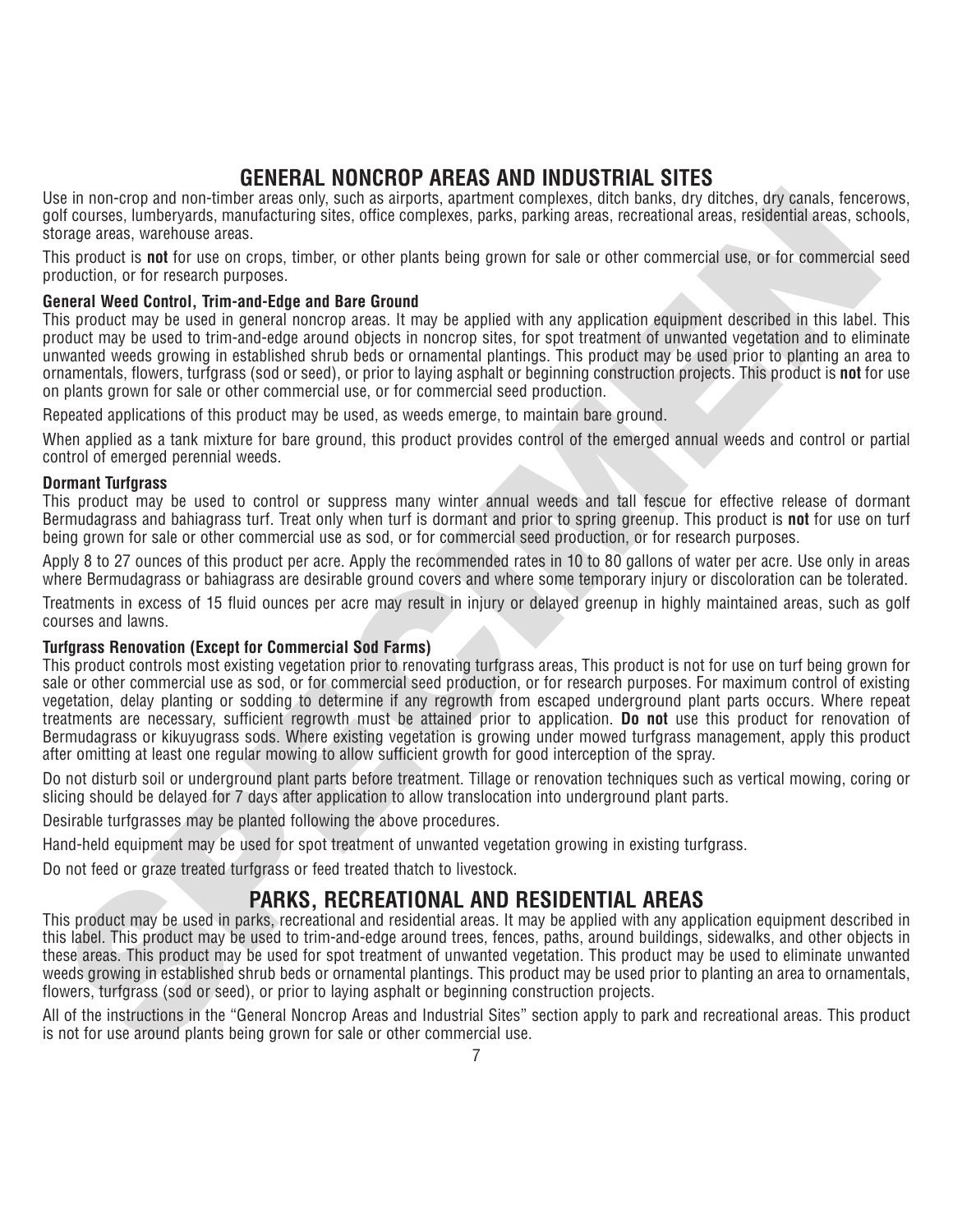### **WEEDS CONTROLLED**

### **ANNUAL WEEDS**

| growing in an undisturbed (noncultivated) area.                                             |                        | Always use the higher rate of this product per acre within the recommended range when weed growth is heavy or dense or weeds are                                                                                                                                                   |                            |
|---------------------------------------------------------------------------------------------|------------------------|------------------------------------------------------------------------------------------------------------------------------------------------------------------------------------------------------------------------------------------------------------------------------------|----------------------------|
| regrowth to occur prior to treatment.                                                       |                        | Reduced results may occur when treating weeds heavily covered with dust. For weeds that have been mowed, grazed or cut, allow                                                                                                                                                      |                            |
| at up to 10 quarts per acre for enhanced results.                                           |                        | Refer to the following label sections for recommended rates for the control of annual and perennial weeds. For difficult to control<br>perennial weeds and where plants are growing under stressed conditions, or where infestations are dense, this product may be used           |                            |
|                                                                                             |                        | <b>ANNUAL WEEDS</b>                                                                                                                                                                                                                                                                |                            |
| Use 7.5 quarts per acre of this product as a broadcast spray to control annual weeds.       |                        |                                                                                                                                                                                                                                                                                    |                            |
|                                                                                             |                        | For spray-to-wet applications, apply 2.0 fluid ounces of this product per 1 gallon of spray solution.                                                                                                                                                                              |                            |
|                                                                                             |                        | <b>WEED SPECIES</b>                                                                                                                                                                                                                                                                |                            |
| Anoda, spurred                                                                              | Eastern mannagrass*    | Kochia                                                                                                                                                                                                                                                                             | Sicklepod                  |
| Barley*                                                                                     | Eclipta*               | Lambsquarters*                                                                                                                                                                                                                                                                     | Signalgrass, broadleaf*    |
| Barnyardgrass*                                                                              | Fall panicum*          | Little barley*                                                                                                                                                                                                                                                                     | Smartweed, ladysthumb*     |
| Bittercress*                                                                                | Falsedandelion*        | London rocket*                                                                                                                                                                                                                                                                     | Smartweed, Pennsylvania*   |
| Black nightshade*                                                                           | Falseflax, smallseed*  | Mayweed                                                                                                                                                                                                                                                                            | Sowthistle, annual         |
| Bluegrass, annual*                                                                          | Fiddleneck             | Medusahead*                                                                                                                                                                                                                                                                        | Spanishneedles             |
| Bluegrass bulbous*                                                                          | Field pennycress*      | Morningglory                                                                                                                                                                                                                                                                       | Speedwell, purslane*       |
| Bassia, fivehook                                                                            | Filaree                | (Ipomoea spp.)                                                                                                                                                                                                                                                                     | Sprangletop*               |
| Brome, downy*                                                                               | Fleabane, annual*      | Mustard, blue*                                                                                                                                                                                                                                                                     | Spurge, annual             |
| Brome, Japanese*                                                                            | Fleabane, hairy        | Mustard, tansy*                                                                                                                                                                                                                                                                    | Spurge, prostrate*         |
| Browntop panicum*                                                                           | (Conyza bonariensis)*  | Mustard, tumble*                                                                                                                                                                                                                                                                   | Spurge, spotted*           |
| Buttercup*                                                                                  | Fleabane, rough*       | Mustard, wild*                                                                                                                                                                                                                                                                     | Spurry, umbrella*          |
| Carolina foxtail*                                                                           | Florida pusley         | <b>Oats</b>                                                                                                                                                                                                                                                                        | Starthistle, yellow        |
| Carolina geranium                                                                           | Foxtail*               | Pigweed*                                                                                                                                                                                                                                                                           | Stickgrass*                |
| Castor bean                                                                                 | Goatgrass, jointed*    | Plains/Tickseed coreopsis*                                                                                                                                                                                                                                                         | Sunflower*                 |
| Cheatgrass*                                                                                 | Goosegrass             | Prickly lettuce*                                                                                                                                                                                                                                                                   | Teaweed/Prickly sida       |
| Cheeseweed                                                                                  | Grain sorghum (milo)*  | Purslane, common                                                                                                                                                                                                                                                                   | Texas panicum <sup>*</sup> |
| (Malva parviflora)                                                                          | Groundsel, common*     | Ragweed, common*                                                                                                                                                                                                                                                                   | Velvetleaf                 |
| Chervil*                                                                                    | Hemp sesbania          | Ragweed, giant                                                                                                                                                                                                                                                                     | Virginia copperleaf        |
| Chickweed*                                                                                  | Henbit                 | Red rice                                                                                                                                                                                                                                                                           | Virginia pepperweed*       |
| Cocklebur*                                                                                  | Horseweed/Marestail    | Russian thistle                                                                                                                                                                                                                                                                    | Wheat*                     |
| Copperleaf, hophornbeam                                                                     | (Conyza canadensis)    | Rye <sup>*</sup>                                                                                                                                                                                                                                                                   | Wild oats*                 |
| Corn*                                                                                       | ltchgrass*             | Ryegrass*                                                                                                                                                                                                                                                                          | Witchgrass*                |
| Corn speedwell*                                                                             | Johnsongrass, seedling | Sandbur, field*                                                                                                                                                                                                                                                                    | Woolly cupgrass*           |
| Crabgrass*                                                                                  | Junglerice             | Shattercane*                                                                                                                                                                                                                                                                       | Yellow rocket*             |
| Dwarfdandelion*                                                                             | Knotweed               | Shepherdspurse*                                                                                                                                                                                                                                                                    |                            |
| that ensure thorough coverage of foliage and treat when weeds are in an early growth stage. |                        | *When using field broadcast equipment (boom sprayers using flat-fan nozzles) these species will be controlled or partially controlled<br>using 3.75 quarts of this product per acre. Applications must be made using 10 to 80 gallons of carrier volume per acre. Use nozzles<br>Q |                            |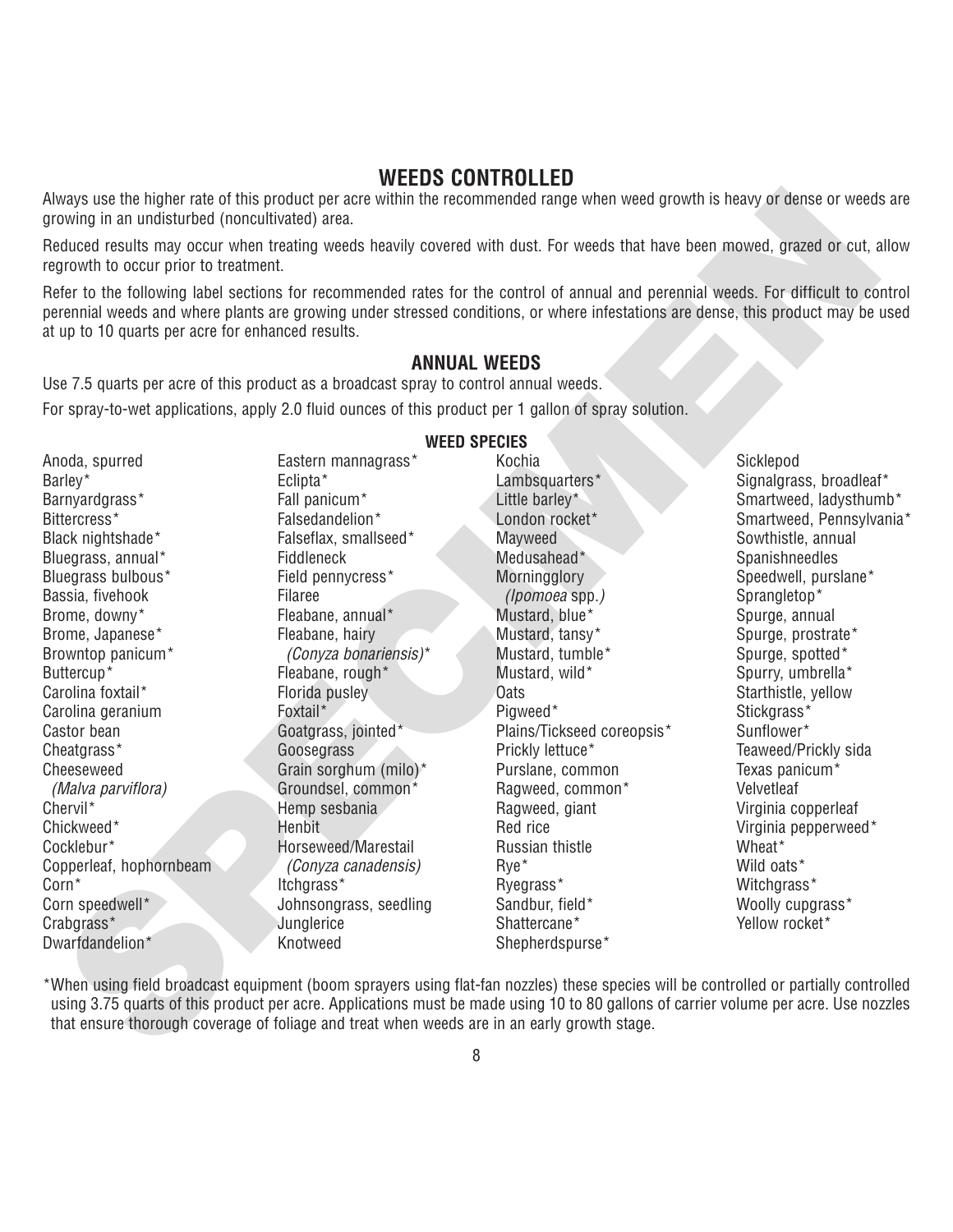### **PERENNIAL WEEDS**

stressing and the personial week are the control of the reproduction and the person of the control of the control of the control of the control of the control of the control of the control of the control of the control of Best results are obtained when perennial weeds are treated after they reach the reproductive stage of growth (seedhead initiation in grasses and bud formation in broadleaves). For nonflowering plants, best results are obtained when the plants reach a mature stage of growth. In many situations, treatments are required prior to these growth stages. Under these conditions, use the higher application rate within the recommended range.

Use 7.5 quarts per acre of this product as a broadcast spray to control perennial weeds.

For spray-to-wet applications, apply 2.5 fluid ounces of this product per 1 gallon of spray solution. Ensure thorough coverage when using spray-to-wet treatments using hand-held equipment.

When using hand-held equipment for low-volume, directed spot treatments, apply 6.7 to 13.3 fluid ounces of this product per 1 gallon of spray solution.

Allow 7 or more days after application before tillage.

Alfalfa\* Alligatorweed\* Anise (fennel) **Bahiagrass** Beachgrass, European (Ammophila arenaria) Bentgrass\* Bermudagrass\* Bermudagrass, water (knotgrass) Bindweed, field Bluegrass, Kentucky Blueweed, Texas Bromegrass, smooth Bursage, woolly-leaf Canarygrass, reed

**WEED SPECIES**

**Cattail** Clover; red, white\* **Cogongrass Dallisgrass** Dandelion Dock, curly Dogbane, hemp Fescue (except tall) Fescue, tall German ivy Guineagrass Horsenettle Horseradish Iceplant Jerusalem artichoke **Johnsongrass** Kikuyugrass\* Knapweed Lantana **Lespedeza** Milkweed, common Muhly, wirestem Mulein, common **Napiergrass** Nightshade, silverleaf Nutsedge; purple, yellow **Orchardgrass** Pampasgrass Paragrass Pepperweed, perennial

Phragmites\* Poison hemlock **Quackgrass** Redvine\* Reed, giant Ryegrass, perennial Spurge, leafy\* Thistle, artichoke Thistle, Canada **Timothy** Torpedograss\* Trumpetcreeper\* Vaseygrass Velvetgrass Wheatgrass, western

\*Partial control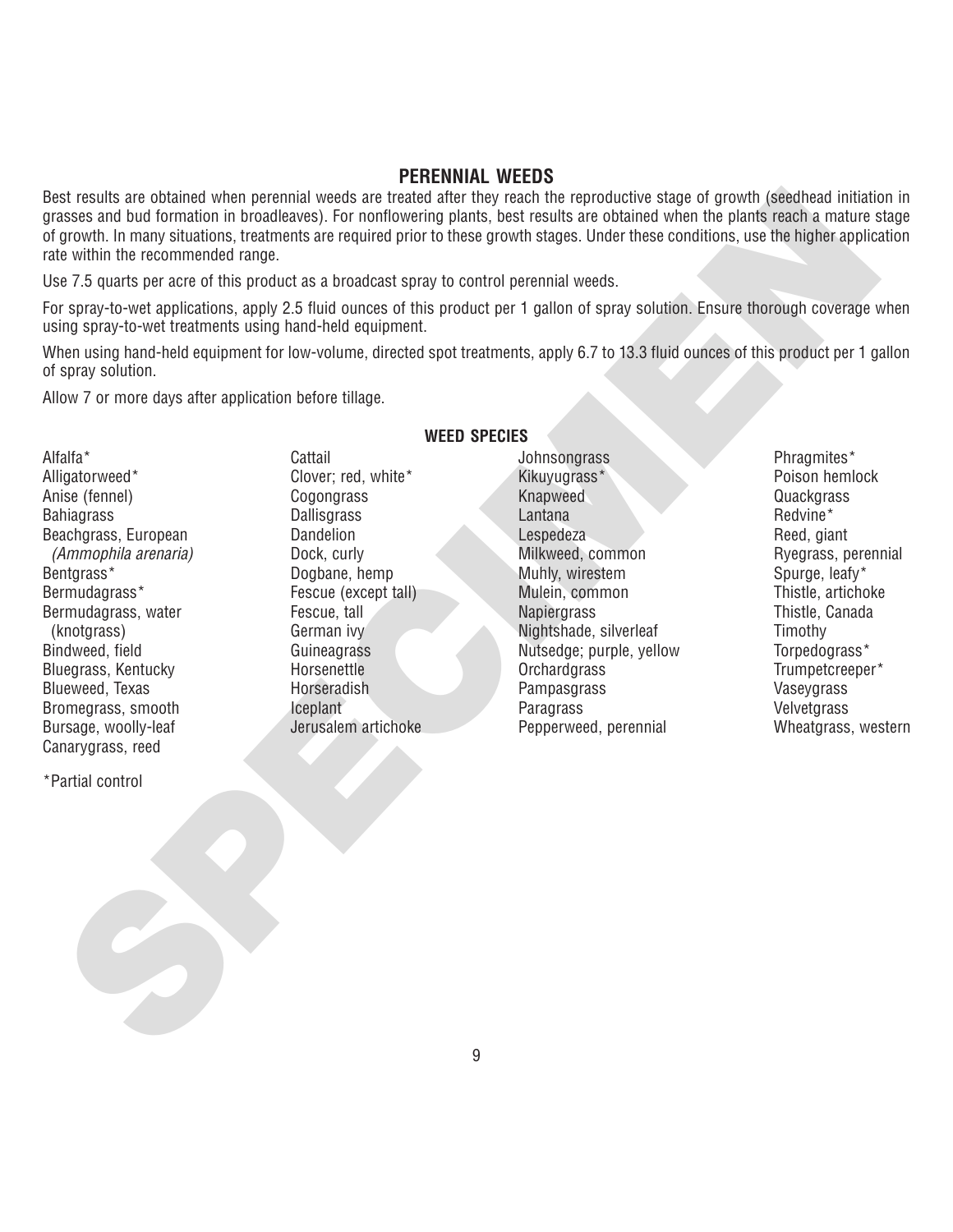### **BRUSH WEEDS AND TREE SEEDLINGS**

Best results are obtained when brush weeds are treated when they are in the seedling stage of growth. In many situations, retreatment is required on larger plants. Under these conditions, use the higher application rate within the recommended range.

Use 7.5 quarts per acre of this product as a broadcast spray to control brush weeds.

For spray-to-wet applications, apply 2.5 fluid ounces of this product per 1 gallon of spray solution. Ensure thorough coverage when using spray-to-wet treatments using hand-held equipment.

When using hand-held equipment for low-volume, directed spot treatments, apply 6.7 to 13.3 fluid ounces of this product per 1 gallon of spray solution.

Allow 7 or more days after application before tillage.

Alder Ash\* Beech\* **Birch Blackberry Blackgum** Cherry; bitter, black, pin Dogwood\* Elderberry

Elm\* Honeysuckle Locust, black\* Maple, red Maple, sugar Oak. black\* Oak, northern pin Oak, post Oak, scrub\* Oak, southern red **WEED SPECIES** Oak, white\* Peppertree, Brazilian (Florida holly)\* Pine Poison ivy\* Poison oak\* Poplar, yellow\* Redbud, eastern Rose, multiflora Saltcedar\*

Sumac; laurel, poison, smooth, sugarbush, winged<sup>\*</sup> Sweetgum Vine maple\* Virginia creeper Waxmyrtle, southern\*

\*Partial control

# **STORAGE AND DISPOSAL**

Do not contaminate water, foodstuffs, feed or seed by storage or disposal.

**PESTICIDE STORAGE:** Keep container closed to prevent spills and contamination.

**PESTICIDE DISPOSAL:** Wastes resulting from the use of this product that cannot be used or chemically reprocessed should be disposed of in a landfill approved for pesticide disposal or in accordance with applicable Federal, state, or local procedures. Emptied container retains vapor and product residue. Observe all labeled safeguards until container is destroyed.

### **CONTAINER DISPOSAL:**

set exacts to the brown broad when the state of the specific and the specific method with the recommediatinge, retreat exact of The Specific Control in the second of the specific control in the second of the specific speci **Nonrefillable Containers 5 Gallons or Less:** Nonrefillable container. Do not reuse or refill this container. Offer for recycling if available. Triple rinse container (or equivalent) promptly after emptying. **Triple rinse as follows:** Empty the remaining contents into application equipment or a mix tank and drain for 10 seconds after the flow begins to drip. Fill the container 1/4 full with water and recap. Shake for 10 seconds. Pour rinsate into application equipment or a mix tank or store rinsate for later use or disposal. Drain for 10 seconds after the flow begins to drip. Repeat this procedure two more times. Then offer for recycling or reconditioning, or puncture and dispose of in a sanitary landfill, or by other procedures approved by State and local authorities. Plastic containers are also disposable by incineration, or, if allowed by State and local authorities, by burning. If burned, stay out of smoke. (continued)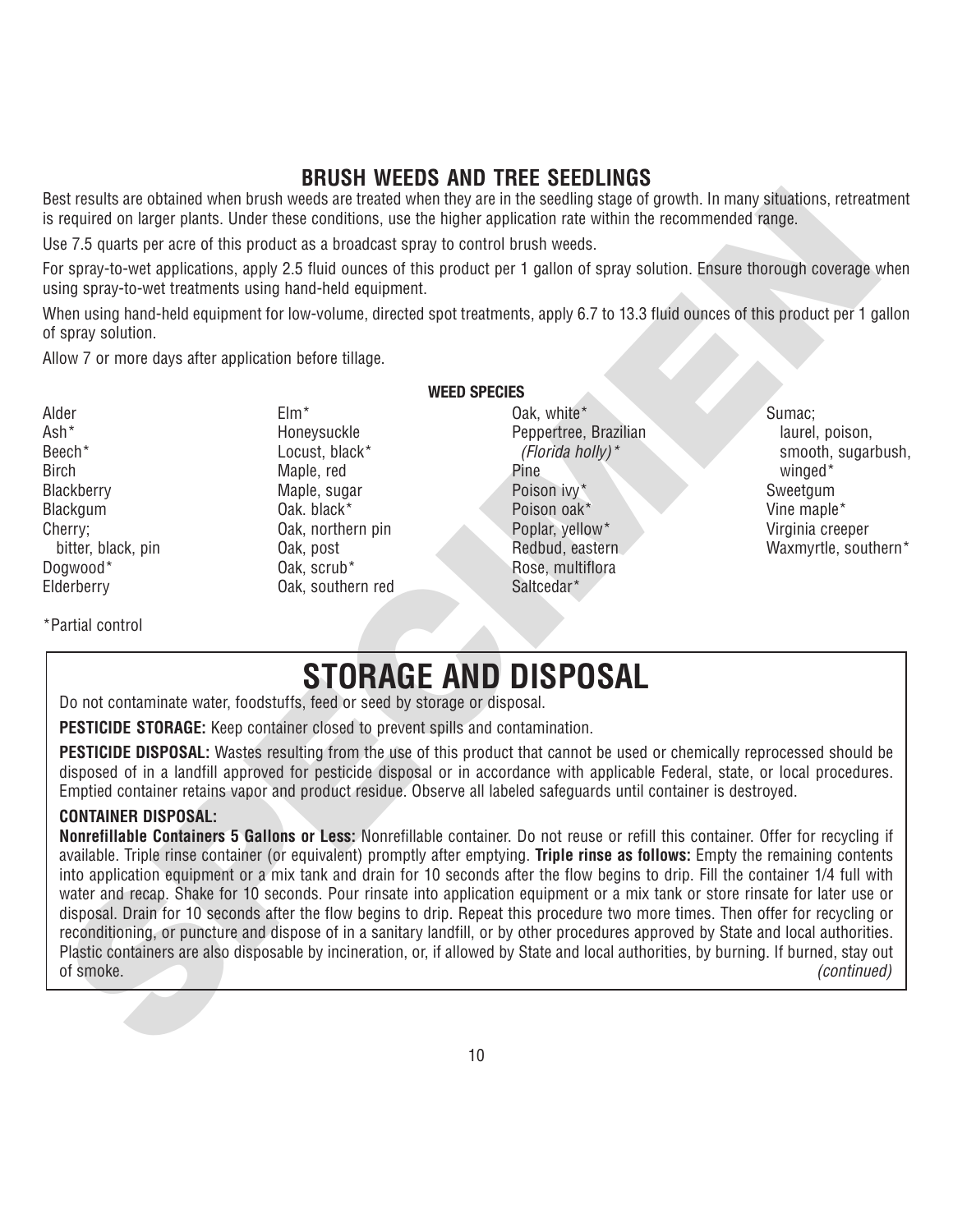# **STORAGE AND DISPOSAL (continued)**

**SPECIES AND ANOTHER CONSUMPARY CONSUMPATION**<br> **SPECIES AND USE AND USE CAN USE AND USE CAN ARREST TO ANOTHER CONSUMPATION**<br> **SPECIES AND CONSUMPARY TO SECULAR AND CONSUMPATIONS AND CONSUMPATIONS AND CONSUMPATIONS AND CONS Nonrefillable containers larger than 5 gallons:** Nonrefillable container. Do not reuse or refill this container. Offer for recycling if available. If recycling or reconditioning not available, puncture and dispose of in a sanitary landfill, or by other procedures approved by State and local authorities. Plastic containers are also disposable by incineration, or, if allowed by State and local authorities, by burning. If burned stay out of smoke. Triple rinse or pressure rinse container (or equivalent) promptly after emptying. Triple rinse as follows: Empty the remaining contents into application equipment or a mix tank. Fill the container 1/4 full with water. Replace and tighten closures. Tip container on its side and roll it back and forth, ensuring at least one complete revolution, for 30 seconds. Stand the container on its end and tip it back and forth several times. Turn the container over onto its other end and tip it back and forth several times. Empty the rinsate into application equipment or a mix tank or store rinsate for later use or disposal. Repeat this procedure two more times. Pressure rinse as follows: Empty the remaining contents into application equipment or a mix tank and continue to drain for 10 seconds after the flow begins to drip. Hold container upside down over application equipment or mix tank or collect rinsate for later use or disposal. Insert pressure rinsing nozzle in the side of the container, and rinse at about 40 psi for at least 30 seconds. Drain for 10 seconds after the flow begins to drip. **OR**

**Refillable containers larger than 5 gallons:** Refillable container. Refill this container with pesticide only. Do not reuse this container for any other purpose. Cleaning the container before final disposal is the responsibility of the person disposing of the container. Cleaning before refilling is the responsibility of the refiller. To clean the container before final disposal, empty the remaining contents from this container into application equipment or a mix tank. Fill the container about 10% full with water. Agitate vigorously or recirculate water with the pump for two minutes. Pour or pump rinsate into application equipment or rinsate collection system. Repeat this rinsing procedure two more times.

**The directions for use of this product must be followed carefully. TO THE EXTENT CONSISTENT WITH APPLICABLE LAW, (1) THE GOODS DELIVERED TO YOU ARE FURNISHED "AS IS" BY MANUFACTURER OR SELLER AND (2) MANUFACTURER AND SELLER MAKE NO WARRANTIES, GUARANTEES, OR REPRESENTATIONS OF ANY KIND TO BUYER OR USER, EITHER EXPRESS OR IMPLIED, OR BY USAGE OF TRADE, STATUTORY OR OTHERWISE, WITH REGARD TO THE PRODUCT SOLD, INCLUDING, BUT NOT LIMITED TO MERCHANTABILITY, FITNESS FOR A PARTICULAR PURPOSE, USE, OR ELIGIBILITY OF THE PRODUCT FOR ANY PARTICULAR TRADE USAGE.** UNINTENDED CONSEQUENCES, INCLUDING BUT NOT LIMITED TO INEFFECTIVENESS, MAY RESULT BECAUSE OF SUCH FACTORS AS THE PRESENCE OR ABSENCE OF OTHER MATERIALS USED IN COMBINATION WITH THE GOODS, OR THE MANNER OF USE OR APPLICATION, INCLUDING WEATHER, ALL OF WHICH ARE BEYOND THE CONTROL OF MANUFACTURER OR SELLER AND ASSUMED BY BUYER OR USER. THIS WRITING CONTAINS ALL OF THE REPRESENTATIONS AND AGREEMENTS BETWEEN BUYER, MANUFACTURER AND SELLER, AND NO PERSON OR AGENT OF MANUFACTURER OR SELLER HAS ANY AUTHORITY TO MAKE ANY REPRESENTATION OR WARRANTY OR AGREEMENT RELATING IN ANY WAY TO THESE GOODS.